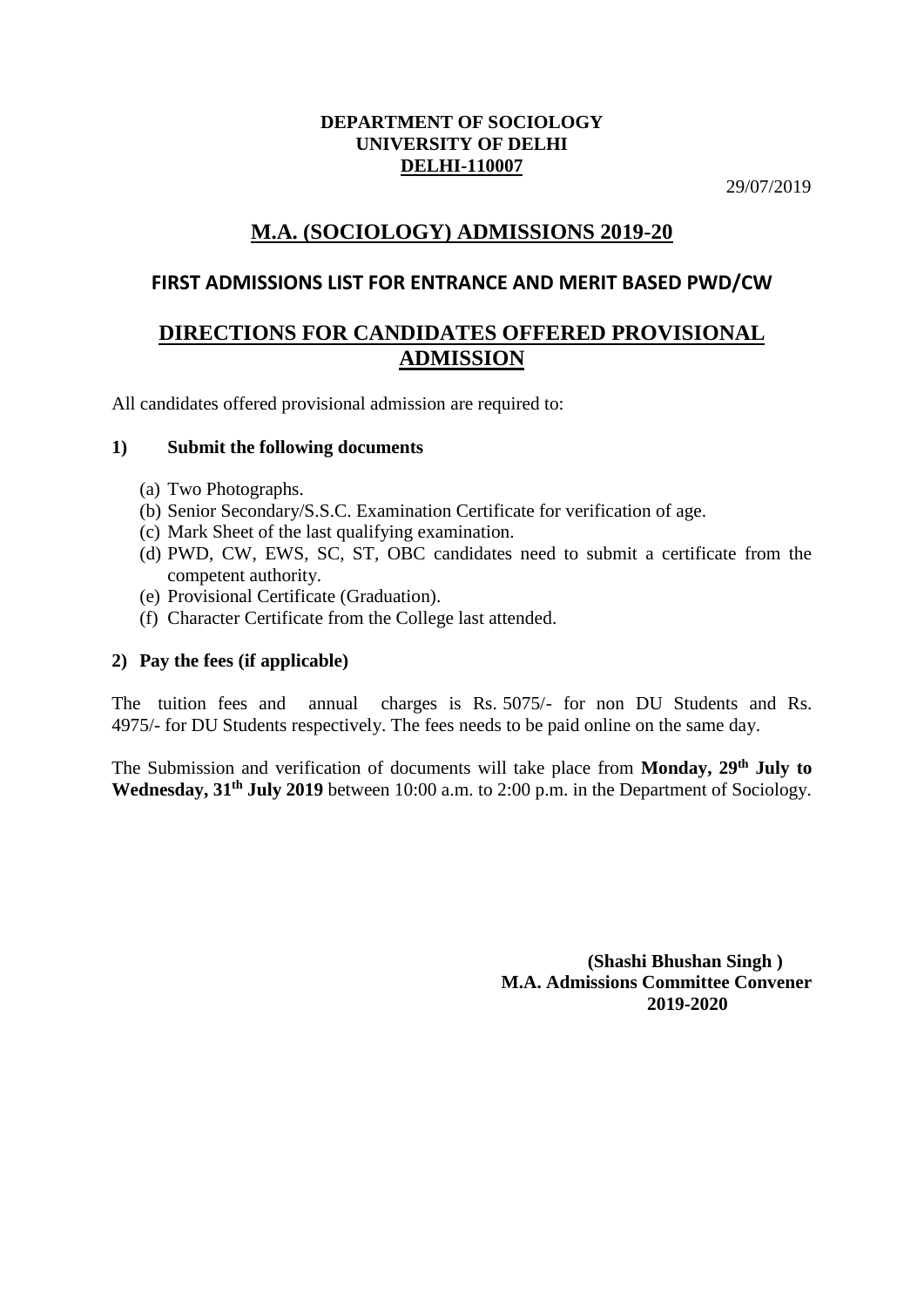| <b>University of Delhi</b><br><b>Admission Category: PwD (Entrance Based)</b>                                                                                                                                                                                                                                                                     |              |               |                                           |                                             |                                                 |                         |                                       |               |                                                  |
|---------------------------------------------------------------------------------------------------------------------------------------------------------------------------------------------------------------------------------------------------------------------------------------------------------------------------------------------------|--------------|---------------|-------------------------------------------|---------------------------------------------|-------------------------------------------------|-------------------------|---------------------------------------|---------------|--------------------------------------------------|
| #                                                                                                                                                                                                                                                                                                                                                 | Roll. No.    | Form No.      | <b>Name</b>                               | <b>Alloted</b><br><b>Department/College</b> | <b>Final</b><br><b>Entrance</b><br><b>Marks</b> | <b>Combined</b><br>Rank | Qualifying<br><b>Marks</b><br>$%$ /GP | <b>Choice</b> | Category<br><b>Filled by</b><br><b>Candidate</b> |
|                                                                                                                                                                                                                                                                                                                                                   | 913707020399 | 19SOCI1143922 | <b>NAZNEEN</b><br><b>SHEKH</b>            | Department of<br>Sociology                  | 158                                             | $\mathcal{P}$           | 51.39                                 | 1             | Unreserved                                       |
| $\mathcal{P}$                                                                                                                                                                                                                                                                                                                                     | 913708020013 | 19SOCI1122335 | <b>TANYA</b><br><b>ROSE</b><br><b>RAO</b> | Department of<br>Sociology                  | 121                                             | 29                      | 61.49                                 | 1             | Unreserved                                       |
| The candidate cannot claim her/his right for admission to any programme even after<br>appearing in the Admission list of the programme if she/he fails to satisfy the minimum<br>eligibility requirement of the respective programme in which he/she is seeking admission<br>المماريس ويملحوا وسامي برواضيه بزورا السمطام الموراد ومقاطعها امورها |              |               |                                           |                                             |                                                 |                         |                                       |               |                                                  |

**and satisfying other University Admission rules.**

*DISCLAIMER: Qualifying Examination Marks, given in this Admission List, are provided by the applicants, and will be verified at the Reporting Centre / Place of Admission. The University does not take any responsibility for the accuracy of these marks. The candidate cannot claim her/his right for admission to any programme even after appearing in the Admission list of the programme if she/he fails to satisfy the minimum eligibility requirement of the respective programme in which he/she is seeking admission and satisfying other University Admission rules.*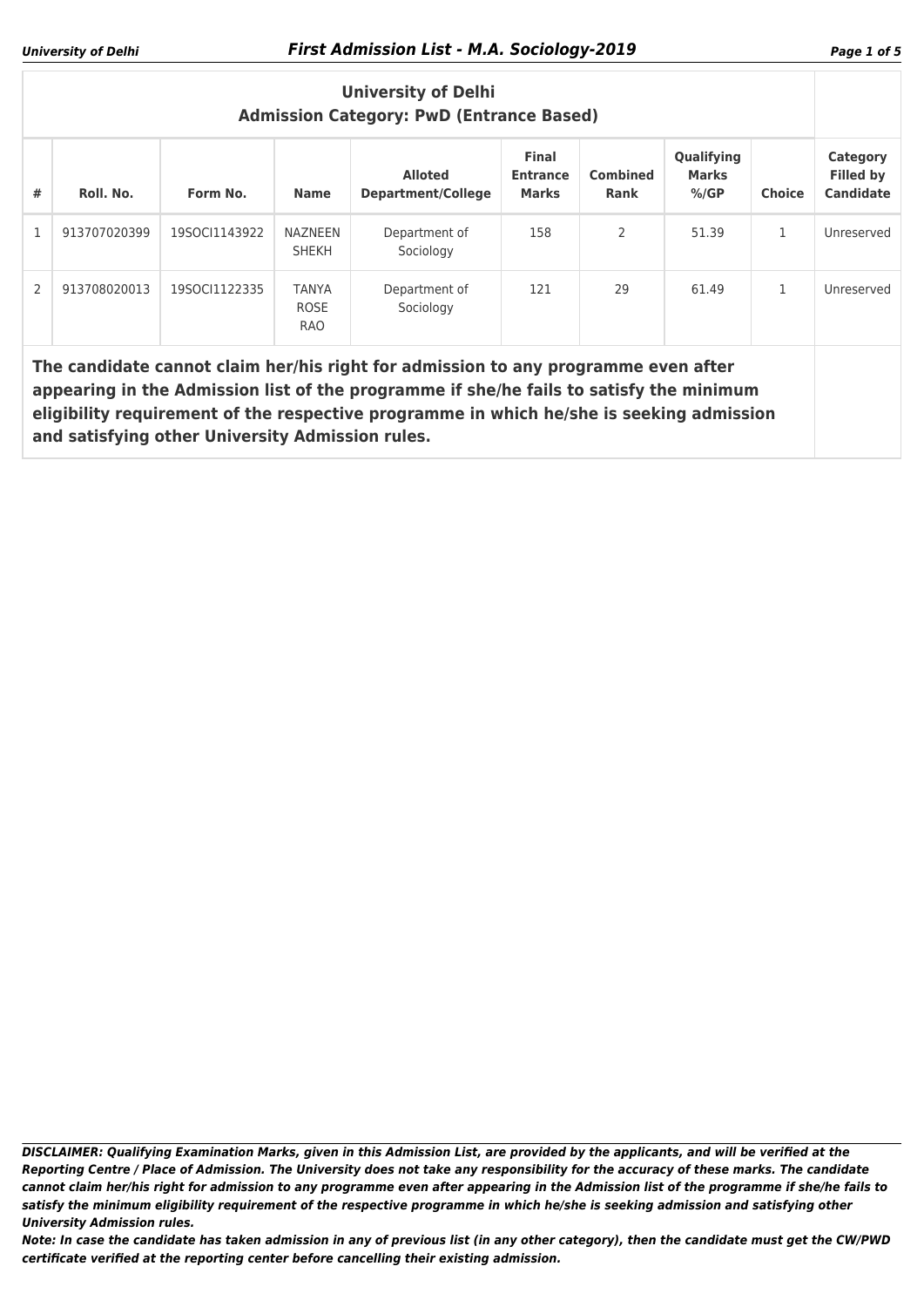| <b>University of Delhi</b><br><b>Admission Category: CW (Entrance Based)</b>                                                                                                  |              |               |                                 |                                             |                                                 |                         |                                |               |                                                  |                                                  |
|-------------------------------------------------------------------------------------------------------------------------------------------------------------------------------|--------------|---------------|---------------------------------|---------------------------------------------|-------------------------------------------------|-------------------------|--------------------------------|---------------|--------------------------------------------------|--------------------------------------------------|
| #                                                                                                                                                                             | Roll. No.    | Form No.      | <b>Name</b>                     | <b>Alloted</b><br><b>Department/College</b> | <b>Final</b><br><b>Entrance</b><br><b>Marks</b> | <b>Combined</b><br>Rank | Qualifying<br>Marks<br>$%$ /GP | <b>Choice</b> | Category<br><b>Filled by</b><br><b>Candidate</b> | <b>CW</b><br><b>Priority</b>                     |
| $\mathbf{1}$                                                                                                                                                                  | 913707280242 | 19SOCI1143495 | <b>MRIDULA</b><br><b>SHARMA</b> | Department of<br>Sociology                  | 121                                             | 29                      | 45.50                          | 1             | Unreserved                                       | <b>Armed</b><br><b>Forces</b><br><b>Priority</b> |
| 2                                                                                                                                                                             | 913707590027 | 19SOCI1063053 | SANJEET<br><b>SINGH</b>         | Department of<br>Sociology                  | 78                                              | 72                      | 61.56                          | 1             | Unreserved                                       | <b>Armed</b><br><b>Forces</b><br><b>Priority</b> |
| The candidate cannot claim her/his right for admission to any programme even after<br>appearing in the Admission list of the programme if she/he fails to satisfy the minimum |              |               |                                 |                                             |                                                 |                         |                                |               |                                                  |                                                  |

**eligibility requirement of the respective programme in which he/she is seeking admission and satisfying other University Admission rules.**

*DISCLAIMER: Qualifying Examination Marks, given in this Admission List, are provided by the applicants, and will be verified at the Reporting Centre / Place of Admission. The University does not take any responsibility for the accuracy of these marks. The candidate cannot claim her/his right for admission to any programme even after appearing in the Admission list of the programme if she/he fails to satisfy the minimum eligibility requirement of the respective programme in which he/she is seeking admission and satisfying other University Admission rules.*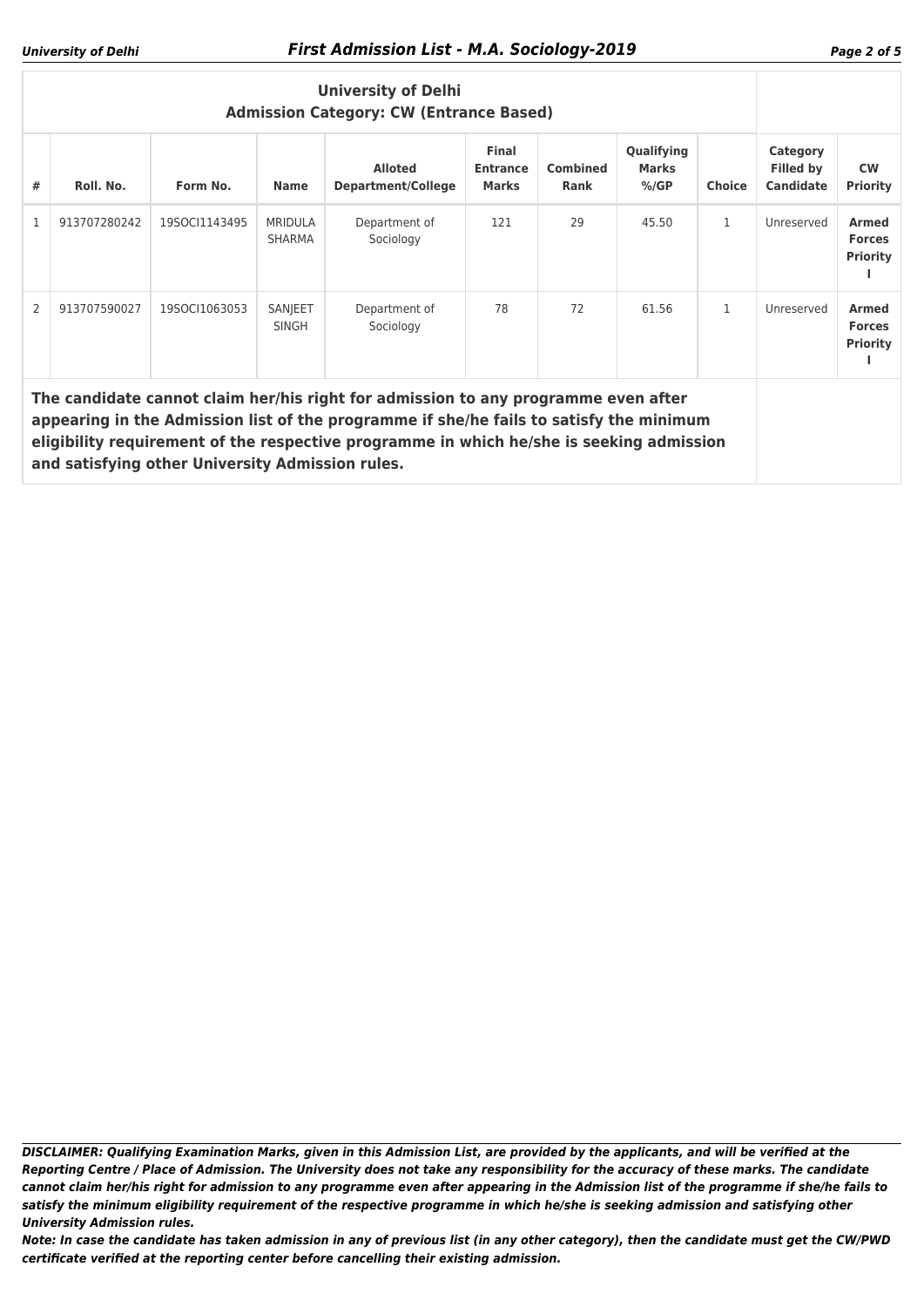| <b>University of Delhi</b><br><b>Admission Category: PwD (Merit Based)</b> |               |                           |                                             |                          |               |                                        |  |  |
|----------------------------------------------------------------------------|---------------|---------------------------|---------------------------------------------|--------------------------|---------------|----------------------------------------|--|--|
| #                                                                          | Form No.      | <b>Name</b>               | <b>Alloted</b><br><b>Department/College</b> | Qualifying<br>Marks %/GP | <b>Choice</b> | <b>Category Filled</b><br>by Candidate |  |  |
|                                                                            | 19SOCI1129975 | <b>SHIVI</b><br>BHARADWAI | Department of Sociology                     | 66.77                    |               | Unreserved                             |  |  |
|                                                                            | 19SOCI1122335 | TANYA ROSE RAO            | Department of Sociology                     | 61.49                    |               | Unreserved                             |  |  |

**The candidate cannot claim her/his right for admission to any programme even after appearing in the Admission list of the programme if she/he fails to satisfy the minimum eligibility requirement of the respective programme in which he/she is seeking admission and satisfying other University Admission rules.**

*DISCLAIMER: Qualifying Examination Marks, given in this Admission List, are provided by the applicants, and will be verified at the Reporting Centre / Place of Admission. The University does not take any responsibility for the accuracy of these marks. The candidate cannot claim her/his right for admission to any programme even after appearing in the Admission list of the programme if she/he fails to satisfy the minimum eligibility requirement of the respective programme in which he/she is seeking admission and satisfying other University Admission rules.*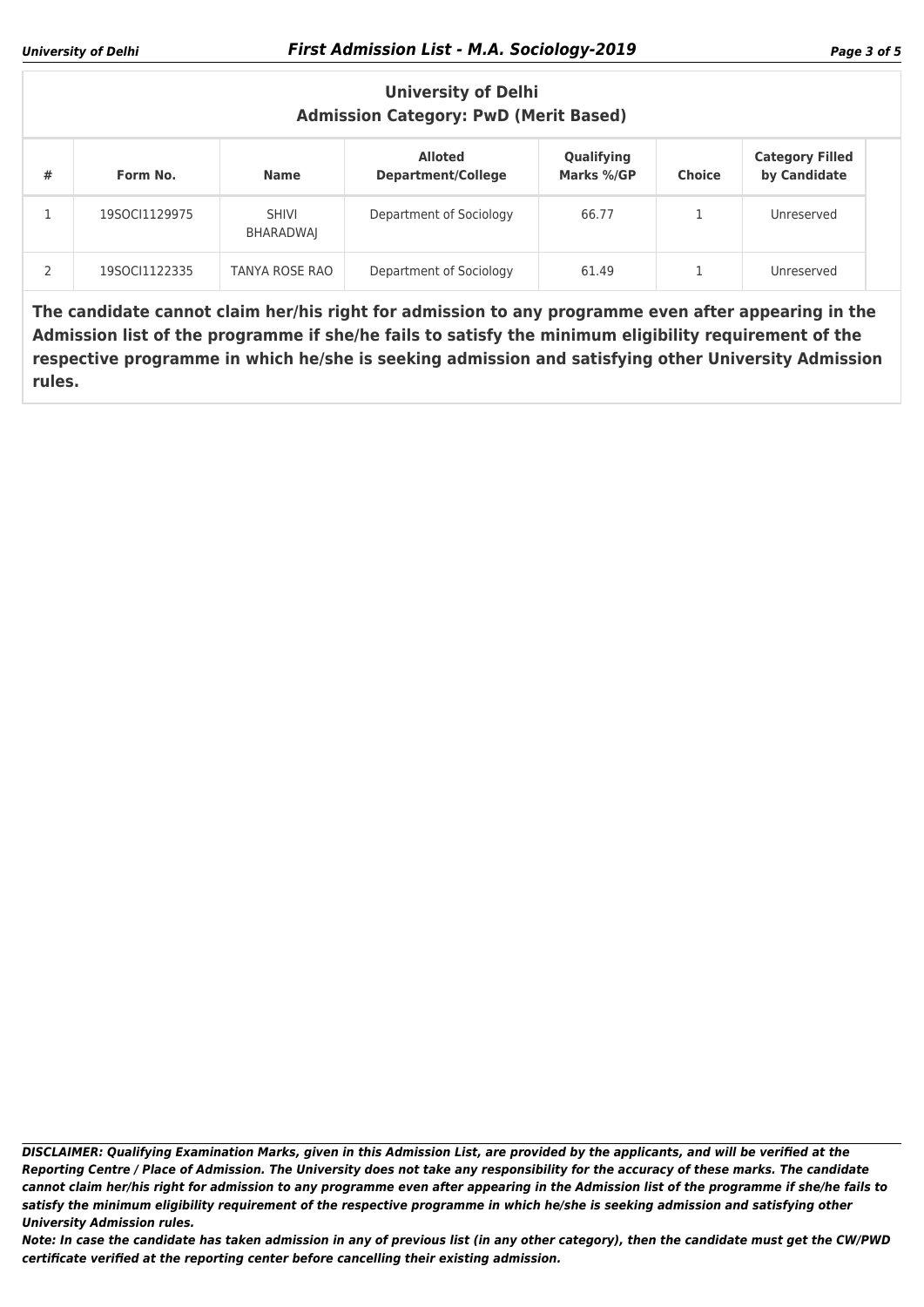### **University of Delhi Admission Category: CW (Merit Based)**

| # | Form No.      | <b>Name</b>                     | <b>Alloted</b><br><b>Department/College</b> | Qualifying<br>Marks %/GP | <b>Choice</b> | Category<br><b>Filled by</b><br>Candidate | <b>CW Priority</b>                       |
|---|---------------|---------------------------------|---------------------------------------------|--------------------------|---------------|-------------------------------------------|------------------------------------------|
|   | 19SOCI1068076 | HIMANSHI<br><b>PANDEY</b>       | Department of Sociology                     | 57.25                    |               | Unreserved                                | Paramilitary<br><b>Priority V</b>        |
| 2 | 19SOCI1011180 | <b>KHUSHBOO</b><br><b>SINHA</b> | Department of Sociology                     | 55.45                    |               | Unreserved                                | <b>Armed Forces</b><br><b>Priority V</b> |

**The candidate cannot claim her/his right for admission to any programme even after appearing in the Admission list of the programme if she/he fails to satisfy the minimum eligibility requirement of the respective programme in which he/she is seeking admission and satisfying other University Admission rules.**

*DISCLAIMER: Qualifying Examination Marks, given in this Admission List, are provided by the applicants, and will be verified at the Reporting Centre / Place of Admission. The University does not take any responsibility for the accuracy of these marks. The candidate cannot claim her/his right for admission to any programme even after appearing in the Admission list of the programme if she/he fails to satisfy the minimum eligibility requirement of the respective programme in which he/she is seeking admission and satisfying other University Admission rules.*